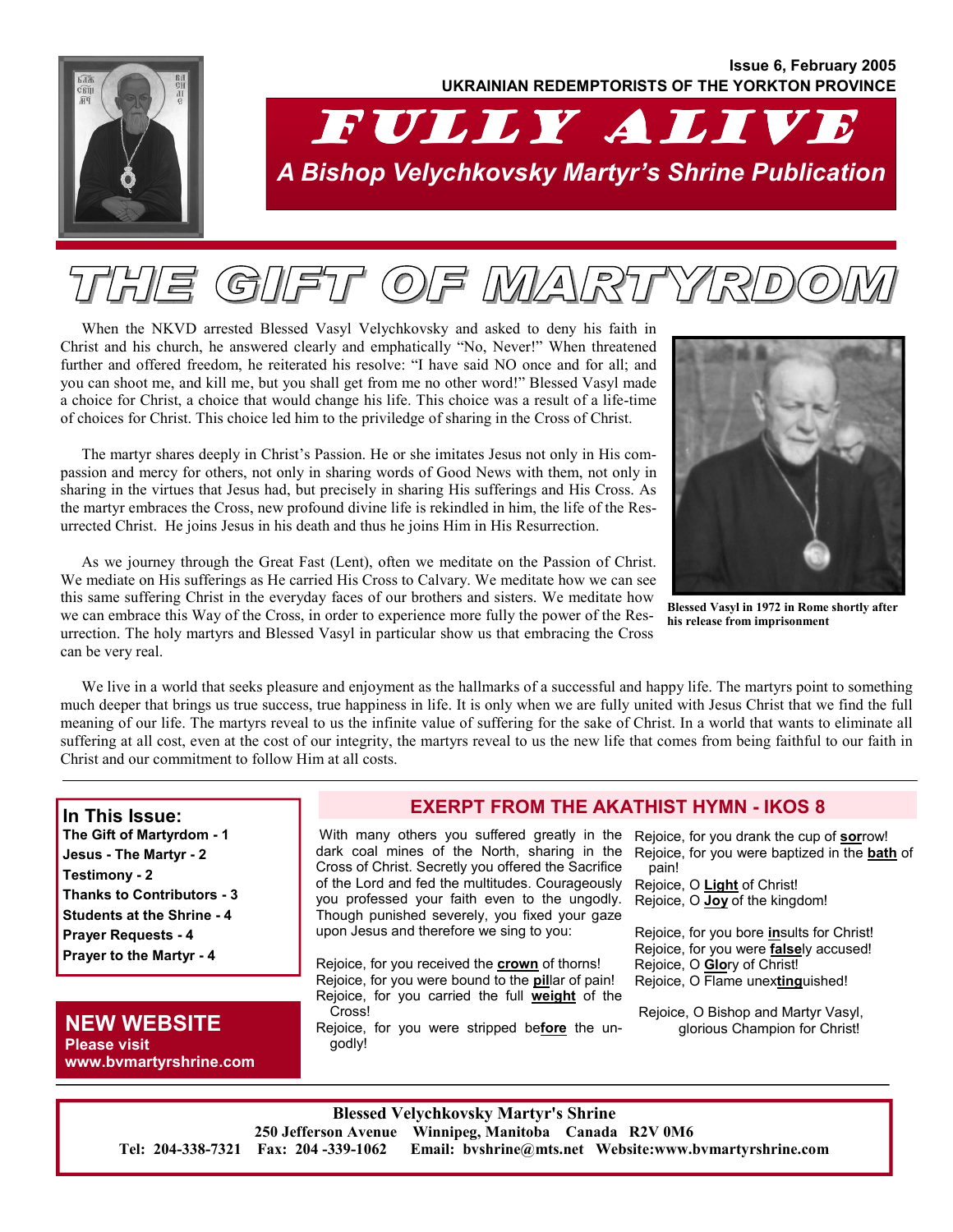#### **Chapter III Jesus – The Martyr**

*Exerpt from Clothed in White Robes by Bishop Michael Hrynchyshyn, C.Ss.R.* 

As we reflect upon the grace of martyrdom our eyes are instinctively directed to Jesus, "the faithful witness" and the model of all martyrs. Jesus gives the supreme witness of His fidelity to the mission entrusted to Him by the Father. He willingly accepted His death. "The Father loves Me because I am willing to give up My life, in order that I may receive it back



**Bishop Michael Hrynchyshyn C.Ss.R. preaching at the enshrinement** 

again. No one takes it from Me. I give it of My own free will" (Jn 10: 17-18). At the moment of his condemnation Jesus declared: "I was born for this, I came into the world for this: to bear witness to the truth" (Jn 18:37).

In his passion Jesus exemplified the features that define the martyr:

- There is the comfort of God's grace in hour of agony. "An angel appeared to him, coming from heaven to give him strength." (Luke 22:43)
- Silence and patience before accusations and insults. "So he questioned him at some length; but without getting any reply."(Luke 23:9)
- Innocence acknowledged by Pilate and Herod. "Pilate then said to the chief priests and the crowd: 'I find no case against this man'." (Luke 23:4)
- He rises above his own suffering. "Jesus turned to them and said: 'Daughters of Jerusalem, do not weep for me; weep rather for yourselves and for

your children." (Luke 23:28)

- Jesus accepts the repentant sinner. "Indeed, I promise you, today you will be with me in paradise." (Luke 23:43)
- Jesus grants pardon to Peter. "At the instant, while he was still speaking, the cock crowed, and the Lord turned and looked straight at Peter." (Luke 22:61)
- Jesus pleads for forgiveness for the persecutors. "Father, forgive them; they do not know what they are doing." (Luke 23:34)

The meaning of martyrdom is the full imitation of Christ. "If they persecuted me, they will persecute you, too." (Jn 15:20) He promised his companions: "The cup that I must drink you shall drink, and with the baptism with which I am baptized you shall be baptized." (Mk 10:39)

*Blessed Vasyl exemplified these same characteristics as Jesus. In his sufferings he became the face of Christ for all of us.* 

# **Testimony of graces received**

*Dear Father John,* 

 *This is a collection of the details regarding the assistance of Blessed Vasyl in my baby's birth. The year 2003 was a challenging year. I miscarried three times, February 14/03,June 8/03 and finally December 6/03. I was between 10 and 16 weeks pregnant at each miscarriage.* 

 *On March 1/04 I found out we were expecting again. This was my 11th pregnancy as we are blessed with 6 children and besides the 3 miscarriages in 2003, I miscarried in 1999.* 

 *On March 7, I started cramping quite a bit. I journalled a lot during this time. "Thy will be done on earth as it is in Heaven" "Oh Lord, it is so nerve racking not knowing if I should get excited." "I am dreading the fatigue and nausea but hopeful to find the strength in You. I would love one more child. Help me to cope and be the best wife and mother I can be. I love You, Jesus, help me to love You more."* 

 *On the feast of St. Joseph, March 19, I journalled - "We went to the fish fry at St. Joseph's and visited Blessed Vasyl's Shrine."* 



**Kelly and baby Martin William** 

*During our visit I placed my hand on his tomb and dedicated my unborn child to Blessed Vasyl. I had some spotting and cramping previous to this visit. On March 21 I wrote "Here I am falling down on my face before You. I was really startled and disappointed. I started spotting. I'm so hoping it will stop but I am cramping! Thy will be done Jesus - I feel so devastated but Glory to Thy Will. I've never spotted and not lost the baby, but I am still hoping."* 

 *November 1/04 "Had a wonderful visit to Blessed Vasyl's Shrine." I had decided to name his middle name William after Blessed Vasyl if it was a boy. I prayed to Blessed Vasyl for a safe delivery during the visit. Martin William was born November 12, 2004. December 9 on the Feast of the Immaculate Conception of Mary, our family went to Divine Liturgy at St. Joseph's and visited Blessed Vasyl's Shrine and I thanked him for the gift of a healthy son and placed my baby on the tomb.* 

> *Kelly Duplak West St. Paul, Manitoba*

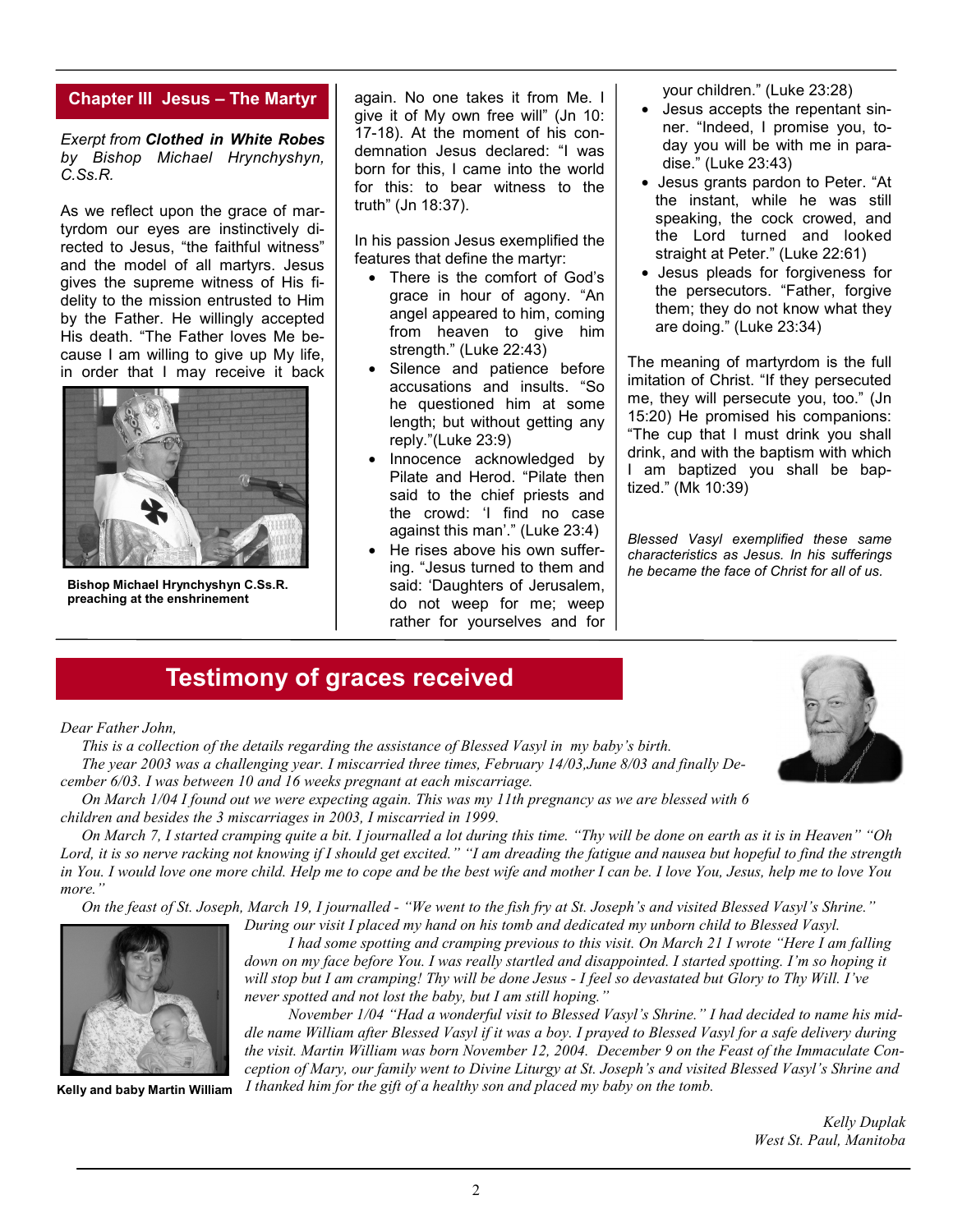# **THANK YOU!!!**

*Your generous donations make it possible for us to conduct our ministry at the Shrine and to promote the knowledge of Blessed Vasyl throughout the world. Thank you to all the contributors to the Bishop Velychkovsky Martyr's Shrine. We are grateful to those who have named the Shrine as a beneficiary in memory of their loved ones. May Blessed Vasyl bless each one of you.* 

*Contributions listed below are from December 1st 2004 until January 31st 2005.*

#### **1000 +**

In memory of Fr. Morris Dzurman, C.Ss.R. *Albin & Lorriane Anderson Orest & Frances Bobyn Josephine Bodnarchuk Rose Bodnarchuk John Chrush James & Annie Derkach Dennis Dibski Andrew & Adeline Dziadyk Bohdan & Eileen Ewanchuk Sandra Fedoruk Maurice & Elsie Holuk Maurice & Elsie Kindrachuk Joseph & Rosalie Kitz Jackie Kjargaard Lillian Kobrynsky Michael & Ollie Komarnicki August & Catherine Korchinsky Katherine Kozak Dennis W. & Edna Kyrzyk Grace Lashyn Dr. Joseph Lozinsky Gloria Milos Anita Mytytiuk Alex & Gladys Nahachewsky Harry & Ann Nakoneshny Adrian & Vera Olenick Mary S. Patrick David & Iris Pidperyhora Morris & Albena Pidskalny Yuryj & Dr. Bernadette Popowych Peter & Francis Shinkaruk Olga Shutiak Lillian Sianchuk Boris & Olga Skehar Terry & Gladys Sloboda Slovak Redemptorist Fathers Morris & Iris Smolinski Henry & Iris Spilchuk Sts. Peter & Paul Seniors Organization Sts. Peter & Paul UCWLC Stus Family Sonia Thachek Michael & Zeny Werezak Rosaline Winnichyn Walter & Nellie Wowczuk Helene Yuzwa Vi Zabinsky*  Olga Welichka

#### **500+**

In memory of our parents John & Olga Mezibroski *Dr. Joe S. & Janice Mezibroski*  Ukrainian Catholic Mission – Yorkton, SK

#### **100+**

John & Alice Antoniuk Stephanie Bilyj Rt. Rev. Msgr. Michael Buyachok Michael & Helena Chuckree Tatiana K. Diachynsky In memory of husband William *Sonia Domitruk*  In honour of our  $40<sup>th</sup>$  Wedding anniversary *Orest & Margaret Fedorchuk*  Alice Hood In honour of Sr. Victoria Hunchak's 50<sup>th</sup> anniversary in the SSMI's *Anna Babey*  August & Catherine Korchinsky In memory of husband Alex and son Vernon *Anne Koroluk*  In memory of husband Stefan *Edith Kotyk*  Frank & Cynthia Lischynski In memory of husband Maurice *Nell Lupyrypa*  Emil M. Maybo North Winnipeg Credit Union Fred & Sonja Pawliw Joanna Pidperyhora In honour of Ratushniak & Hrywkiw families *Joe & Valerie Ratushniak* Julia Saganski In memory of Rt. Rev. Ihor Shpytkovsky *John & Marta Baluta Lidia Kotowycz Wsevolod Andrew Shpytkovsky*  In honour of our grandchildren *Ronald & Adel Slobodian*  St. Paul's High School Michael & Sophia Tataryn Steve & Phylis Trach U.C.W.L.C. Blessed Virgin Mary Branch Ukrainian Catholic Church of Assumption (Portage la Prairie) Peter & Joan Washchyshyn In memory of our parents *Walter & Nellie Wowczuk* 

## **<100**

 In honour of Bob & Anne Artymko *Vincent & Marianne Artymko*  Jennie Bailley Don & Janina Barrett Scott Beal George J. & Mabel R. Belanger In memory of Mary Bon *Leonard & Florence Takoski*  Rosina Brezden Mary Buriak

Martin & Frances Chanas Paul & W. Chrunyk Irene Cwiak Rev. George Dorn Lew & Lubow Figol In memory of Laurette Gulenchin *Roy Gulenchin*  Holy Trinity Prayer Group (Winnipeg) Dmytro & Lydia Iluk Dan & Bella Kalenchuk In memory of John & Mary Kawaler *John & Elsie Baryluk*  Bill & Olga Kondra Erika Kszyk Michael & Mildred Kucher J.P. Kutcher In memory of Michael Lefko *Millie Lefko*  Helen Lukie In memory of Maurice Lupyrypa *Joe Adams*  Mary & Allen Marcinkow Helen McMenemy Lena Oliniuk Edna Perepeluk Walter & Pauline Prystai Phylis Radlinsky In memory of husband Michael *Jean Roshko*  In honour of Julia Saganski  *Bohdan & Eileen Ewanchuk* Helen Schentag D. Sikora Lena Smaluk Iris Smellie Jenny Swydnycky Danny & Gloria Szun William & Kathleen Zambrick Ann Zulak

Contributions to the Shrine are cumulative. Once a donor has contributed a total of \$1000, their name is **placed permanently** on the beautifully designed Donor Wall in the museum. The other categories are: Sponsor \$5,000+; Benefactor \$10,000 +; and Patron \$25,000+.